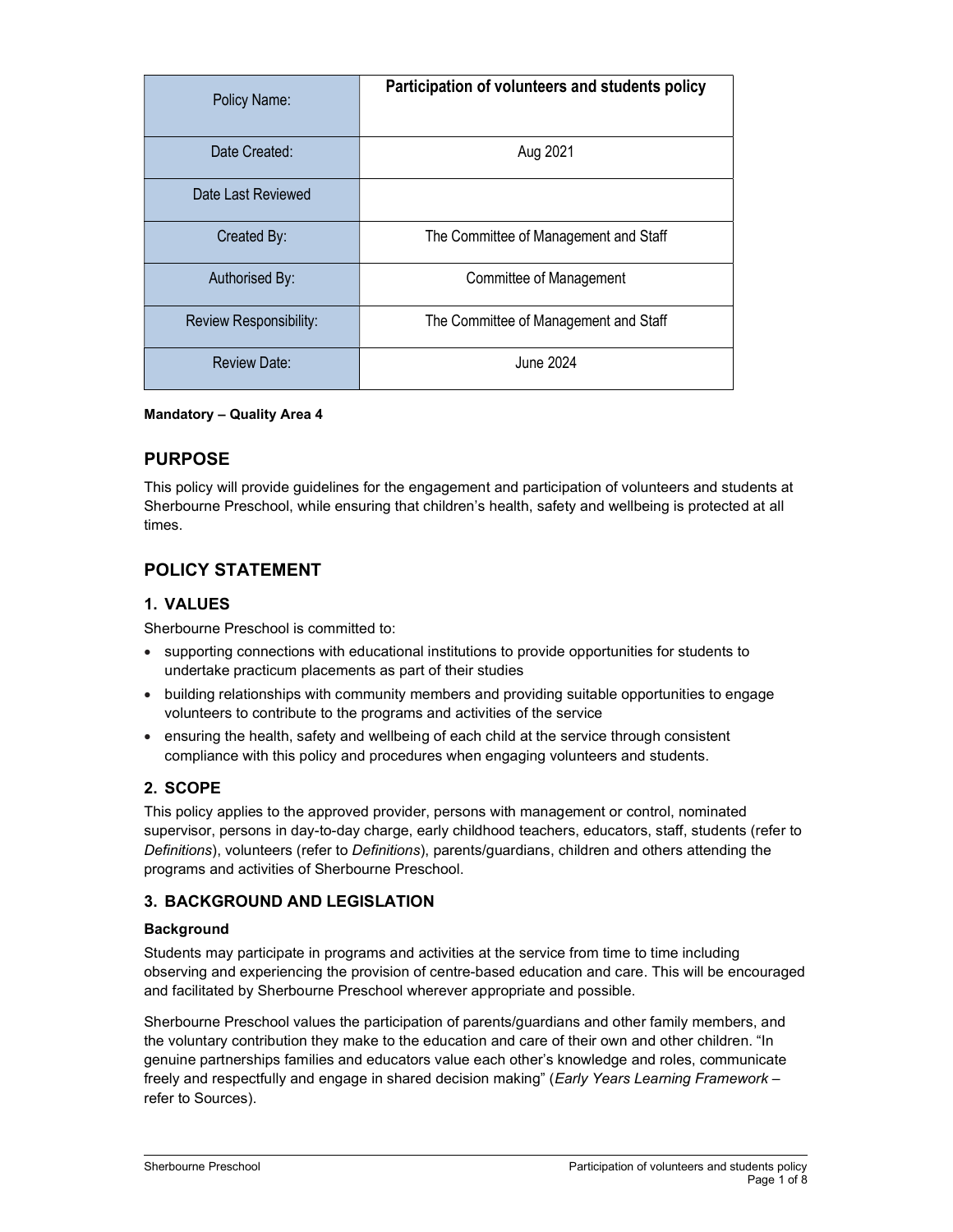Sherbourne Preschool aims to provide a range of opportunities for family members, volunteers and students to participate in programs and activities while adhering to clear guidelines regarding appropriate interactions and communication with staff, and other adults and children at the service (refer to Code of Conduct Policy).

The role that volunteers play in education and care services varies and can include working with groups of children, preparing materials or food, assisting with administrative tasks or working one-onone with individual children. The service is responsible for ensuring that volunteers are suitable to work with children, and that children's health, safety and wellbeing is protected at all times.

Volunteers should only be engaged to complement, not replace, the work of paid staff. Accordingly, services should not engage volunteers to fill the place of an employee who is ill or on leave, or to fill a vacant budgeted position.

Volunteers must not be asked to perform tasks:

- that they are untrained, unqualified or too inexperienced to undertake
- that put the children or themselves in a vulnerable or potentially unsafe situation
- where there is a conflict of interest.

Prior to participation at the service, a volunteer or student (aged 18 years or over) must be in possession of a Working with Children (WWC) Clearance (refer to Definitions).

Parents/guardians whose children usually attend the service are exempt from needing a WWC Check (refer to Definitions). However, a service may decide, as a demonstration of duty of care, that all parents/guardians who volunteer at the service are required to undergo a WWC Check (refer to Definitions).

In line with Child Safe Standard 4 and the Child Safe Environment Policy, prior to engaging a volunteer or student an assessment should be undertaken of the nature of the responsibility to determine whether a position description is required, and based on that whether an interview and referee checks are required.

### Legislation and standards

Relevant legislation and standards include but are not limited to:

- Child Safe Standards
- Education and Care Services National Law Act 2010
- Education and Care Services National Regulations 2011
- Equal Opportunity Act 2010 (Vic)
- Fair Work Act 2009 (Cth)
- National Quality Standard, Quality Area 4: Staffing Arrangements
- Occupational Health and Safety Act 2004 (Vic)
- Worker Screening Act 2020 (Vic)
- Worker Screening Regulation 2021 (Vic)

### 4. DEFINITIONS

The terms defined in this section relate specifically to this policy. For commonly used terms e.g. Approved Provider, Nominated Supervisor, Regulatory Authority etc. refer to the General Definitions section of this manual.

Child-related work: In relation to the WWC Check (refer to Definitions), child-related work includes work with children which may involve physical contact, face-to-face contact, oral, written or electronic communication.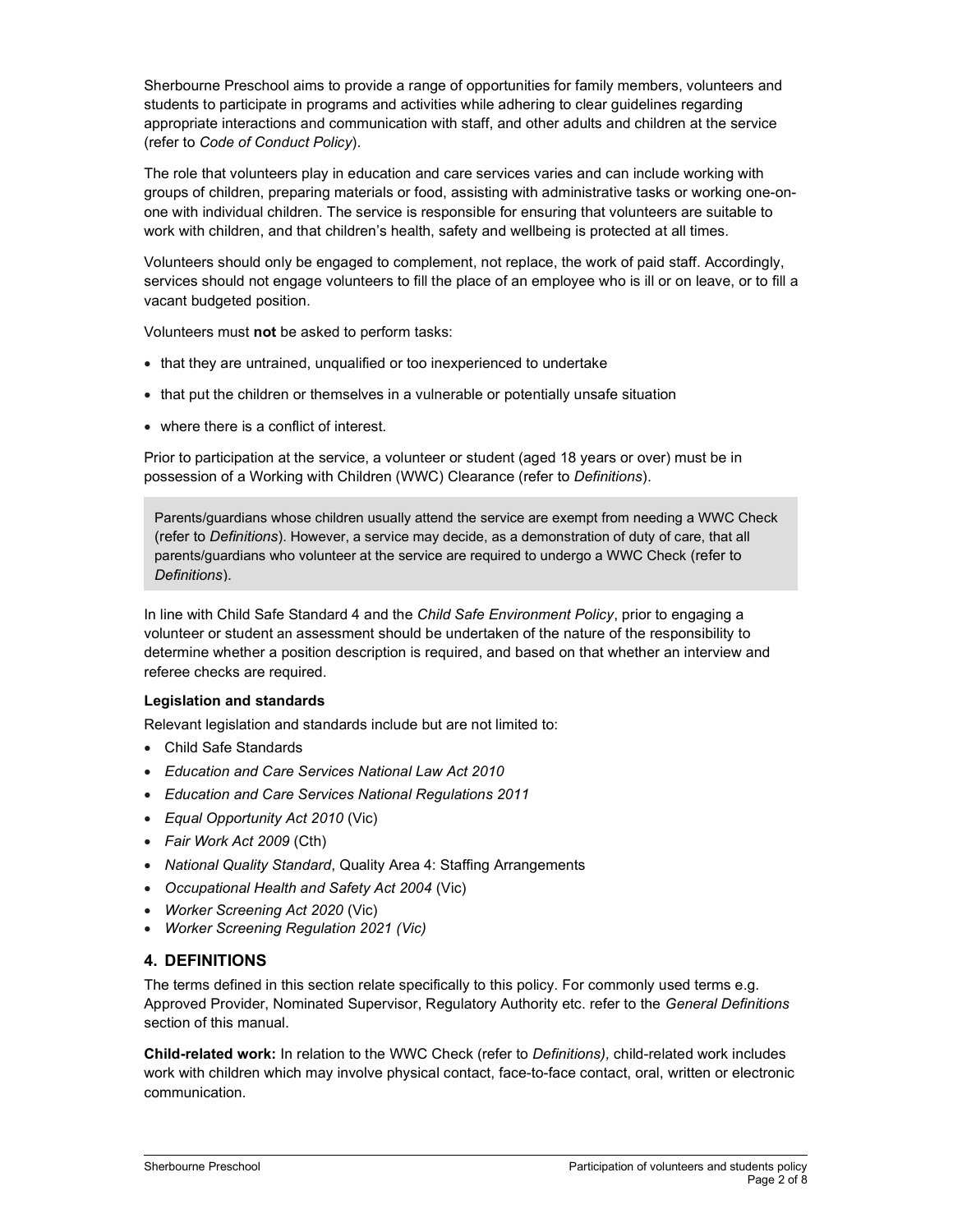Conflict of interest: (In relation to this policy) refers to an interest that may affect, or may appear reasonably likely to affect, the judgement or conduct of the volunteer, or may impair their independence or loyalty to the service. A conflict of interest can arise from avoiding personal losses as well as gaining personal advantage, whether financial or otherwise, and may not only involve the volunteer, but also their relatives, friends or business associates.

Staff record: A record which the approved provider of a centre-based service must keep containing information about the nominated supervisor, the Educational Leader, staff, volunteers, students and the responsible person at a service (Regulations 146–149). A sample staff record is available on the ACECQA website: http://www.acecqa.gov.au/

Student: A person undertaking a practicum placement as part of a recognised early childhood qualification. This student will be supported by an educational institution in the completion of their placement.

Volunteer: A person who willingly undertakes defined activities to support the education and care programs at a service in an unpaid or honorary capacity. These activities may include child-related work (refer to Definitions), administrative tasks, or preparing materials or food.

Working with Children (WWC) Check: The check is a legal requirement for those undertaking paid or voluntary child-related work (refer to Definitions) in Victoria and is a measure to help protect children from harm arising as a result of physical or sexual abuse. The Department of Justice assesses a person's suitability to work with children by examining relevant serious sexual, physical and drug offences in a person's national criminal history and, where appropriate, their professional history.

Working with Children (WWC) Clearance: A WWC Clearance is granted to a person under Worker Screening legislation if:

- they have been assessed as suitable to work with children
- there has been no information that, if the person worked with children, they would pose a risk to those children
- they are not prohibited from attempting to obtain, undertake or remain in child-related employment.

### 5. SOURCES AND RELATED POLICIES

#### Sources

- Australian Children's Education and Care Quality Authority (ACECQA): www.acecqa.gov.au
- The Early Years Learning Framework for Australia: Belonging, Being, Becoming: www.acecqa.gov.au
- A Guide for Creating a Child Safe Organisation (The Commission for Children and Young People) www.ccyp.vic.gov.au
- Working with Children Check unit, Department of Justice & Regulation provides details of how to obtain a WWC Check: www.workingwithchildren.vic.gov.au

### Service policies

- Child Safe Environment Policy
- Code of Conduct Policy
- Complaints and Grievances Policy
- Delivery and Collection of Children Policy
- Determining Responsible Person Policy
- Inclusion and Equity Policy
- Interactions with Children Policy
- Occupational Health and Safety Policy
- Privacy and Confidentiality Policy
- Staffing Policy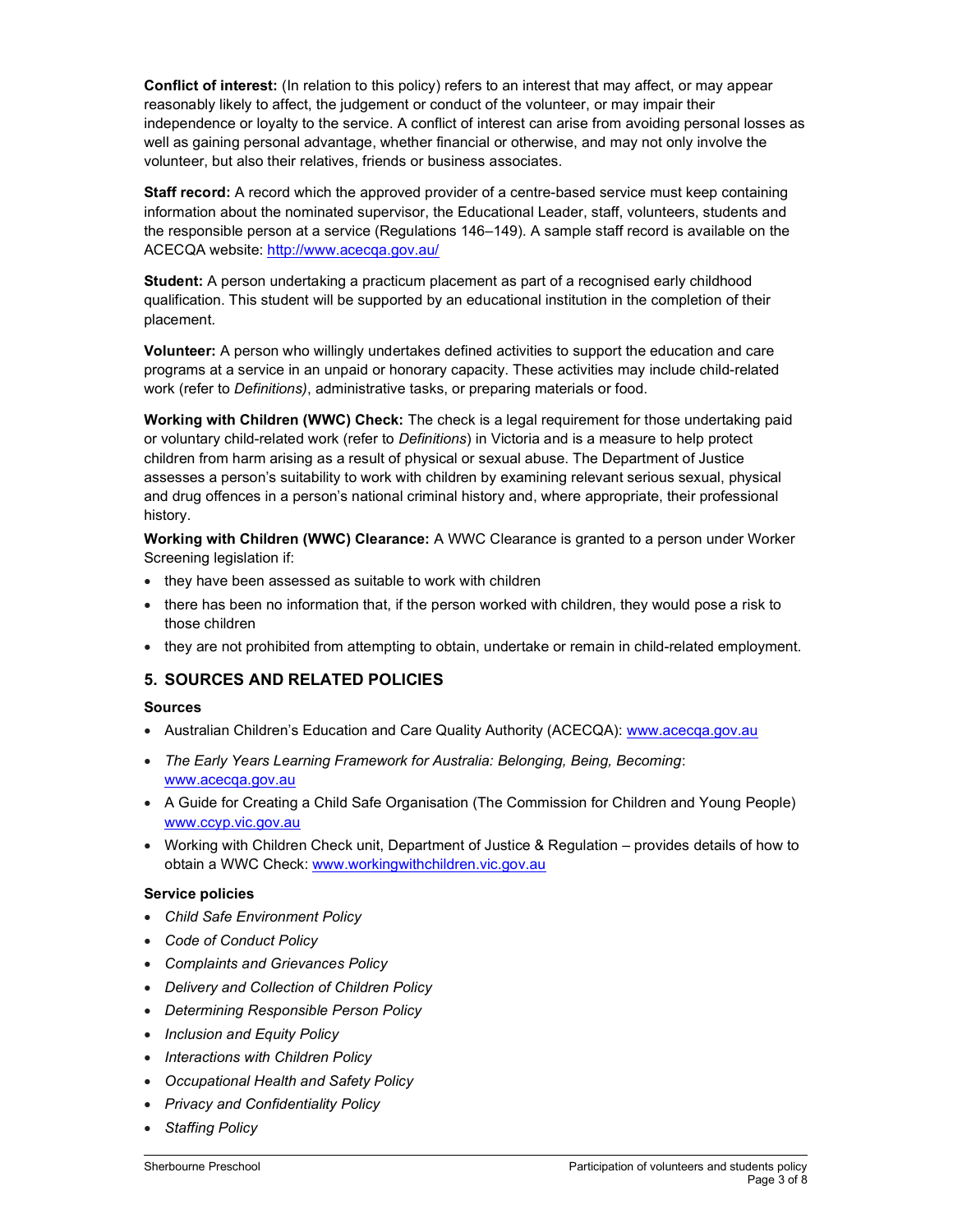• Supervision of Children Policy

# PROCEDURES

The approved provider and persons with management or control are responsible for:

- developing guidelines for accepting applications from volunteers and students to work at the service in consultation with the Nominated Supervisor and educators and which are aligned with the Child Safe Environment Policy
- accepting or rejecting a potential volunteer or student based on the circumstances of the service at the time, in consultation with the Nominated Supervisor
- ensuring that children being educated and cared for by the service are adequately supervised, and the legislated educator-to-child ratios are complied with at all times (Regulations 123, 355, 360) (refer to Supervision of Children Policy)
- checking the status of the Working with Children (WWC) Clearance of volunteers and students where required, and ensuring that the details are recorded in the service register
- ensuring that the staff record contains the name, address and date of birth of volunteers and students attending the service (Regulations 145, 149(1))
- keeping a record for each day on which each student or volunteer participates with the date and the hours of participation (Regulation 149(2))
- ensuring that volunteers, students and parents/guardians are adequately supervised at all times, and that the health, safety and wellbeing of children at the service is protected
- ensuring that volunteers, students and parents/guardians are not left with sole supervision of individual children or groups of children
- ensuring that the nominated supervisor, educators and other staff, volunteers and students on placement at the service are not affected by alcohol or drugs (including prescription medication) that would impair their capacity to supervise or provide education and care to children (Regulation 83)
- ensuring that parents/guardians of a child attending the service can enter the service premises at any time that the child is being educated and cared for, except where this may pose a risk to the safety of children or staff, or conflict with any duty of the approved provider, nominated supervisor or educators under the law (Regulation 157)
- developing a range of strategies to enable and encourage the participation and involvement of parents/guardians at the service
- providing volunteers, students and parents/guardians with access to all service policies and procedures, and a copy of the Education and Care Services National Regulations 2011
- ensuring that volunteers, students and parents/guardians comply with the National Regulations and all service policies and procedures, including the Code of Conduct Policy, while attending the service
- developing an induction checklist for volunteers and students attending the service (refer to Attachment 1) in consultation with the Nominated Supervisor and educators.

### The nominated supervisor and persons in day to day charge are responsible for:

- assisting the approved provider to develop guidelines for applications from volunteers and students to work at the service and which are aligned with the Child Safe Environment Policy
- assisting the approved provider with decisions in relation to accepting/rejecting a potential volunteer or student based on the circumstances of the service at the time
- ensuring that children being educated and cared for by the service are adequately supervised, and the legislated educator-to-child ratios are complied with at all times (Regulations 123, 355, 360) (refer to Supervision of Children Policy)
- ensuring that, where required, that volunteers/students only commence at the service with a Working with Children's Clearance, and that details are included on the staff record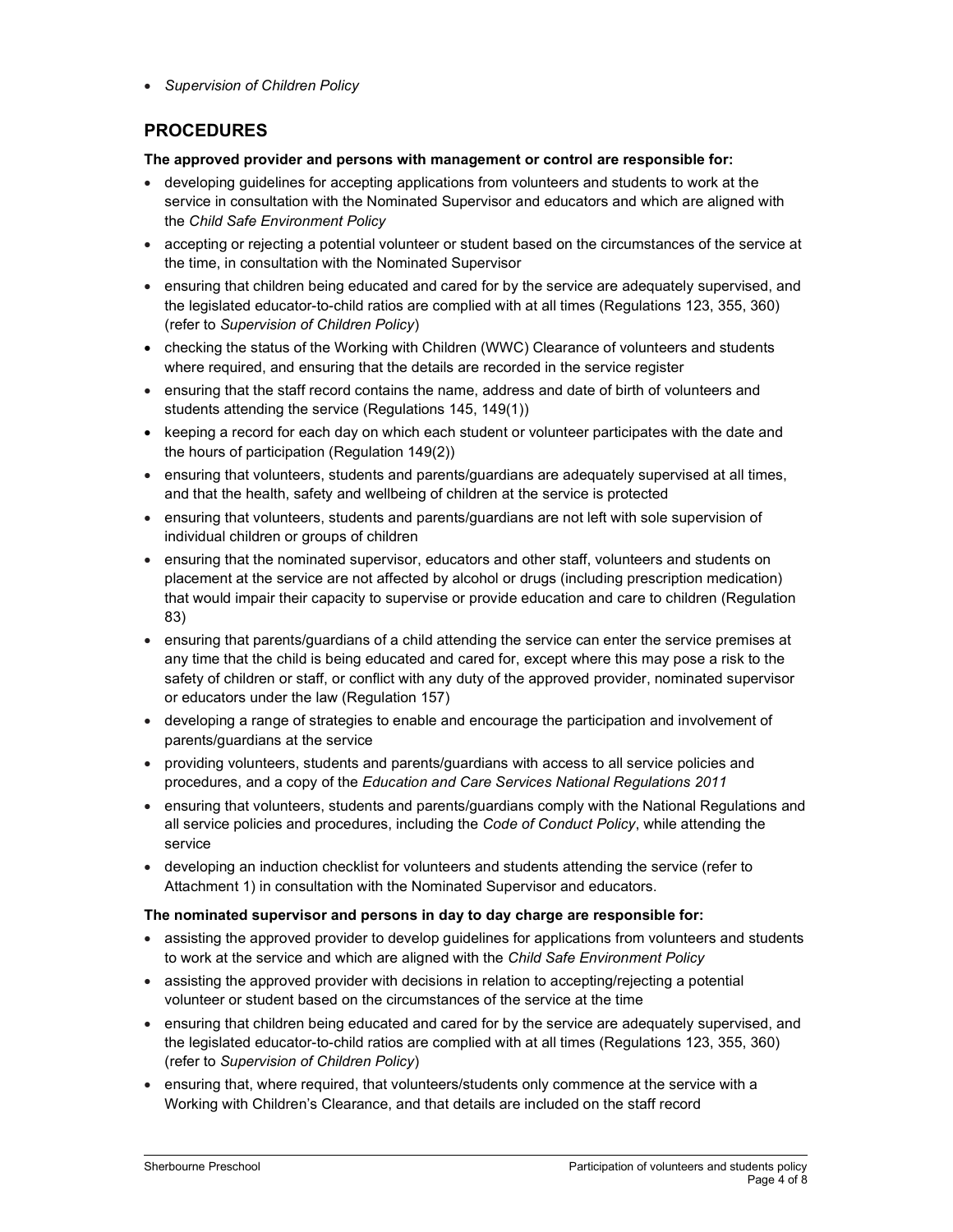- ensuring that volunteers, students and parents/guardians are adequately supervised at all times when participating at the service, and that the health, safety and wellbeing of children at the service is protected
- ensuring that volunteers, students and parents/guardians are not left with sole supervision of individual children or groups of children
- ensuring that parents/guardians of a child attending the service can enter the service premises at any time that the child is being educated and cared for, except where this may pose a risk to the safety of children or staff, or conflict with any duty of the approved provider, nominated supervisor or educators under the law (Regulation 157)
- ensuring strategies are in place to enable and encourage the participation and involvement of parents/guardians at the service
- providing volunteers, students and parents/guardians with access to all service policies and procedures, and a copy of the Education and Care Services National Regulations 2011
- ensuring that volunteers, students and parents/guardians comply with the National Regulations and all service policies and procedures, including the Code of Conduct Policy, while attending the service
- assisting the approved provider to develop an induction checklist for volunteers and students at the service (refer to Attachment 1)
- ensuring that volunteers and students have completed the induction checklist (refer to Attachment 1) and have been provided with a copy of the staff handbook, if applicable.

#### Early childhood teachers, educators and all other staff are responsible for:

- assisting the approved provider and nominated supervisor to develop guidelines for applications from volunteers and students to participate at the service and are aligned with the Child Safe Environment Policy
- ensuring that children being educated and cared for by the service are adequately supervised, and the legislated educator-to-child ratios are complied with at all times (refer to Supervision of Children Policy)
- providing volunteers, students and parents/guardians with access to all service policies and procedures, and a copy of the Education and Care Services National Regulations 2011
- ensuring that volunteers, students and parents/guardians comply with the National Regulations and all service policies and procedures, including the Code of Conduct Policy, while attending the service
- ensuring that volunteers, students and parents/guardians are adequately supervised at all times, and that the safety, health and wellbeing of children at the service is protected
- ensuring that volunteers, students and parents/guardians are not left with sole supervision of individual children or groups of children
- enabling parents/guardians of children attending the service access the service premises at any time the child is being educated and cared for except where this poses a risk to the safety of children and/or staff
- encouraging the participation and involvement of parents/guardians at the service
- assisting the approved provider and nominated supervisor to develop an induction checklist for volunteers and students at the service (refer to Attachment 1)
- assisting volunteers and students to understand the requirements of this policy and the expectations of the service.

### Volunteers and students, while at the service, are responsible for:

- ensuring they have provided all details required to complete the staff record
- undertaking a WWC Check
- understanding and acknowledging the requirement for confidentiality of all information relating to educators and families within the service (refer to Privacy and Confidentiality Policy)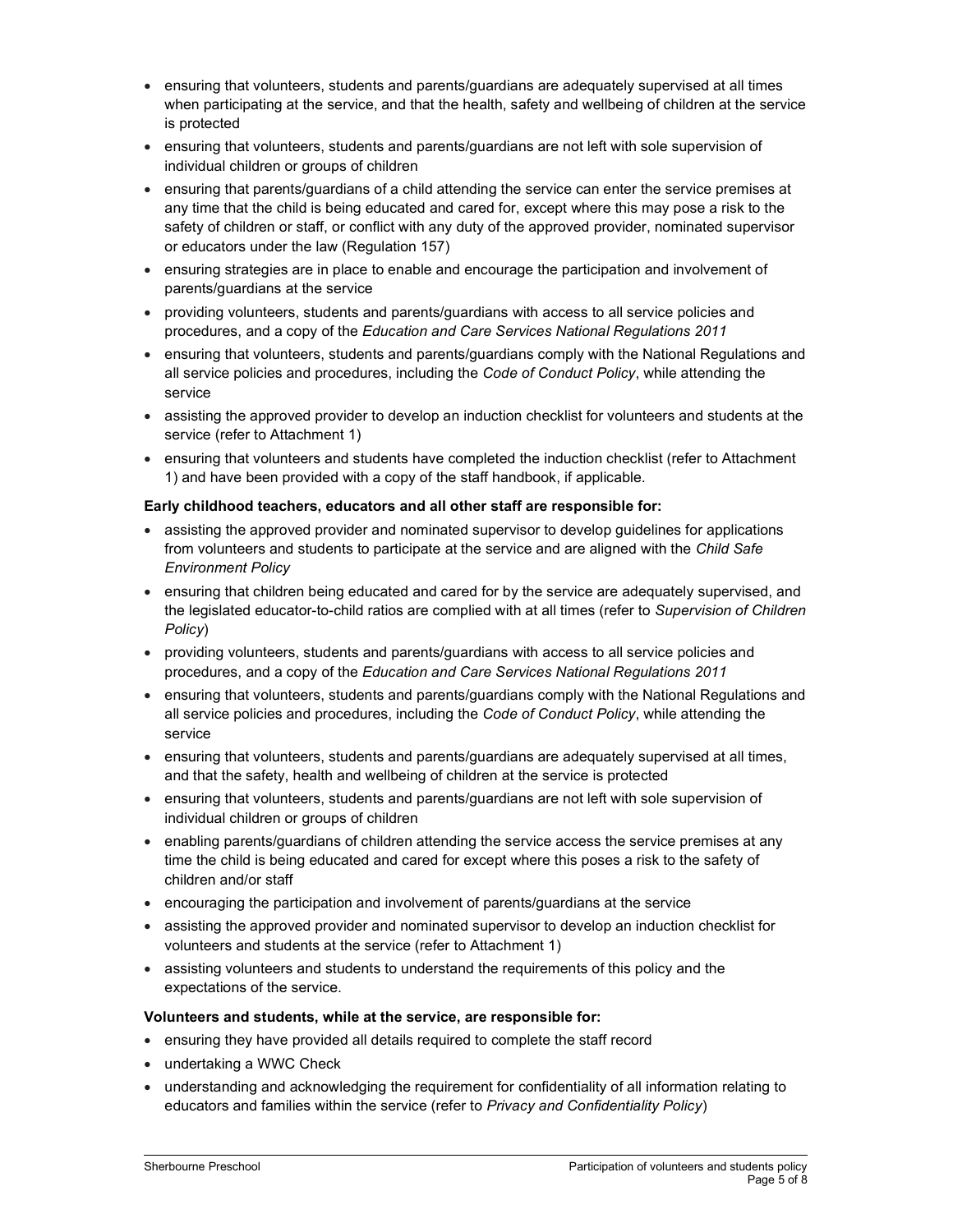- complying with the requirements of the Education and Care Services National Regulations 2011 and with all service policies and procedures, including the Code of Conduct Policy, while at the service
- undertaking the induction process and completing the induction checklist (refer to Attachment 1) prior to commencement at the service
- following the directions of staff at the service at all times to ensure that the health, safety and wellbeing of children is protected.

### Parents/guardians are responsible for:

- providing information for the staff record as required
- complying with the requirements of the Education and Care Services National Regulations 2011 and with all service policies and procedures, including the Code of Conduct Policy and Privacy and Confidentiality Policy while attending the service
- following the directions of staff at the service at all times to ensure that the health, safety and wellbeing of children is protected.

# EVALUATION

In order to assess whether the values and purposes of the policy have been achieved, the approved provider will:

- check staff records on a regular basis to ensure details of students, volunteers and where appropriate parents/guardians are maintained in line with all legislative requirements as outlined in the policy
- regularly seek feedback from everyone affected by the policy regarding its effectiveness
- monitor the implementation, compliance, complaints and incidents in relation to this policy
- $\bullet$  keep the policy up to date with current legislation, research, policy and best practice
- revise the policy and procedures as part of the service's policy review cycle, or as required
- notifying all stakeholders affected by this policy at least 14 days before making any significant changes to this policy or its procedures, unless a lesser period is necessary due to risk .

# ATTACHMENTS

Attachment 1: Sample induction checklist for volunteers and students

# AUTHORISATION

This policy was adopted by the approved provider of Sherbourne Preschool on 10/08/2021

# REVIEW DATE: JUNE 2024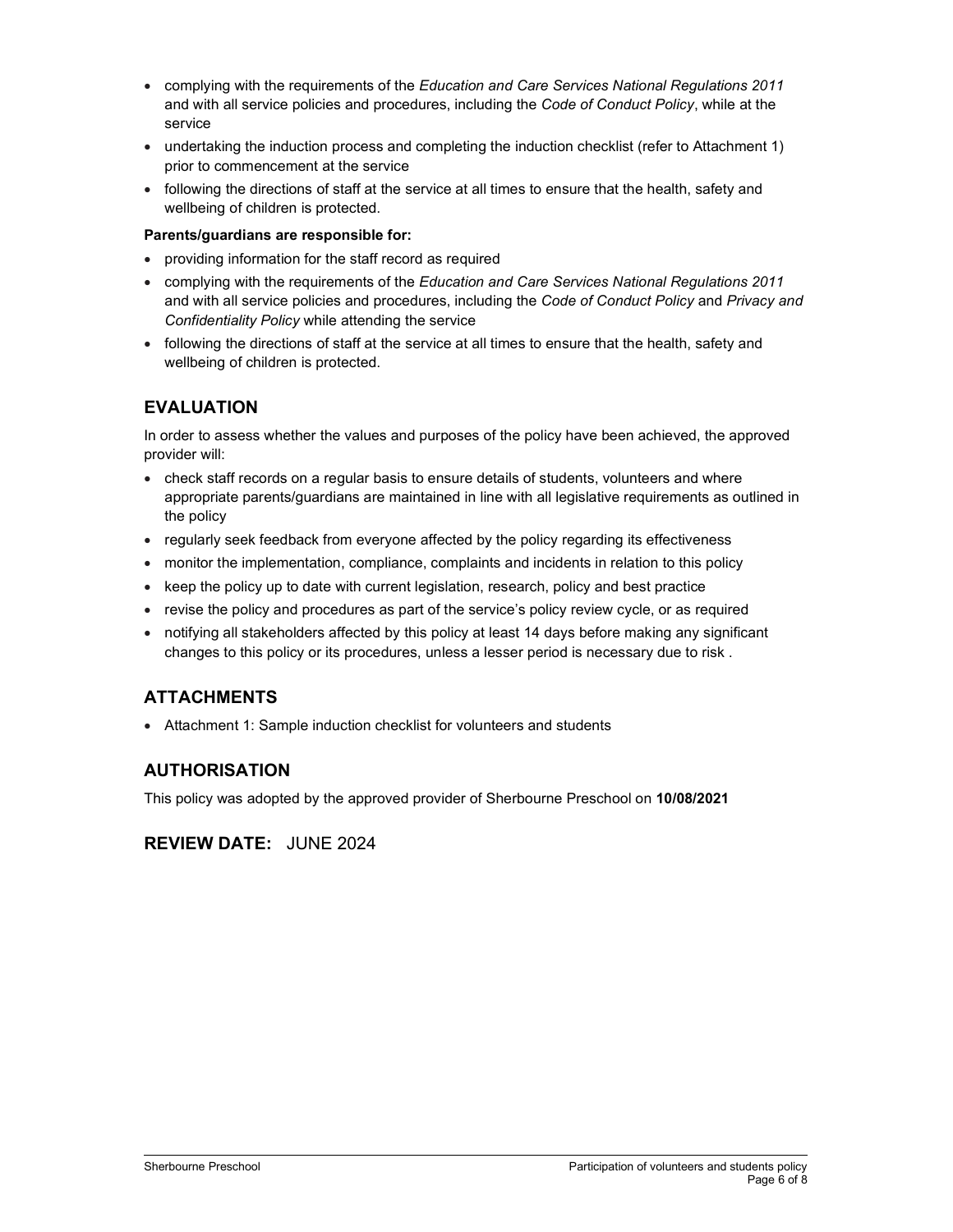# ATTACHMENT 1 Sample induction checklist for volunteers and students

Name: \_\_\_\_\_\_\_\_\_\_\_\_\_\_\_\_\_\_\_\_\_\_\_\_\_\_\_\_\_\_\_\_\_\_\_\_\_\_\_\_\_\_\_\_\_\_\_\_\_\_\_ Date: \_\_\_\_\_\_\_\_\_\_\_\_\_\_\_\_\_\_

To be completed by all volunteers and students participating at Sherbourne Preschool and returned to the nominated supervisor prior to commencing at the service.

|                                                                                                                                                                                                          | <b>Please tick</b> |
|----------------------------------------------------------------------------------------------------------------------------------------------------------------------------------------------------------|--------------------|
| I have been given access to all the policies and procedures of Sherbourne<br>Preschool, [Delete if not applicable]                                                                                       |                    |
| I understand the content of service policies and procedures, including those<br>relating to:                                                                                                             |                    |
| • conduct while at the service (Code of Conduct Policy)                                                                                                                                                  |                    |
| • emergency, evacuation, fire and safety, including locations of fire<br>extinguishers and emergency exits (Emergency and Evacuation Policy)                                                             |                    |
| • accidents at the service (Incident, Injury, Trauma and Illness Policy)                                                                                                                                 |                    |
| • dealing with medical conditions (Dealing with Medical Conditions Policy,<br>Asthma Policy, Anaphylaxis Policy, Diabetes Policy, Epilepsy Policy and<br>Administration of Medication Policy)            |                    |
| · good hygiene practices (Hygiene Policy)                                                                                                                                                                |                    |
| • dealing with infectious diseases (Dealing with Infectious Diseases Policy)                                                                                                                             |                    |
| • first aid arrangements for children and adults, including the location of the<br>nearest first aid kit (Administration of First Aid Policy)                                                            |                    |
| • daily routines                                                                                                                                                                                         |                    |
| • the importance of OHS and following safe work practices (Occupational<br><b>Health and Safety Policy)</b>                                                                                              |                    |
| • interacting appropriately with children (Interactions with Children Policy)                                                                                                                            |                    |
| • reporting of serious incidents and notifiable incidents at the service (Incident,<br>Injury, Trauma and Illness Policy, Complaints and Grievances Policy and<br>Occupational Health and Safety Policy) |                    |
| • reporting hazards in the workplace (Occupational Health and Safety Policy)                                                                                                                             |                    |
| • handling complaints and grievances (Complaints and Grievances Policy)                                                                                                                                  |                    |
| • child safety and wellbeing and child protection including how to respond to<br>concerns (Child Safe Environment Policy)                                                                                |                    |
| • privacy and confidentiality of information (Privacy and Confidentiality Policy)                                                                                                                        |                    |